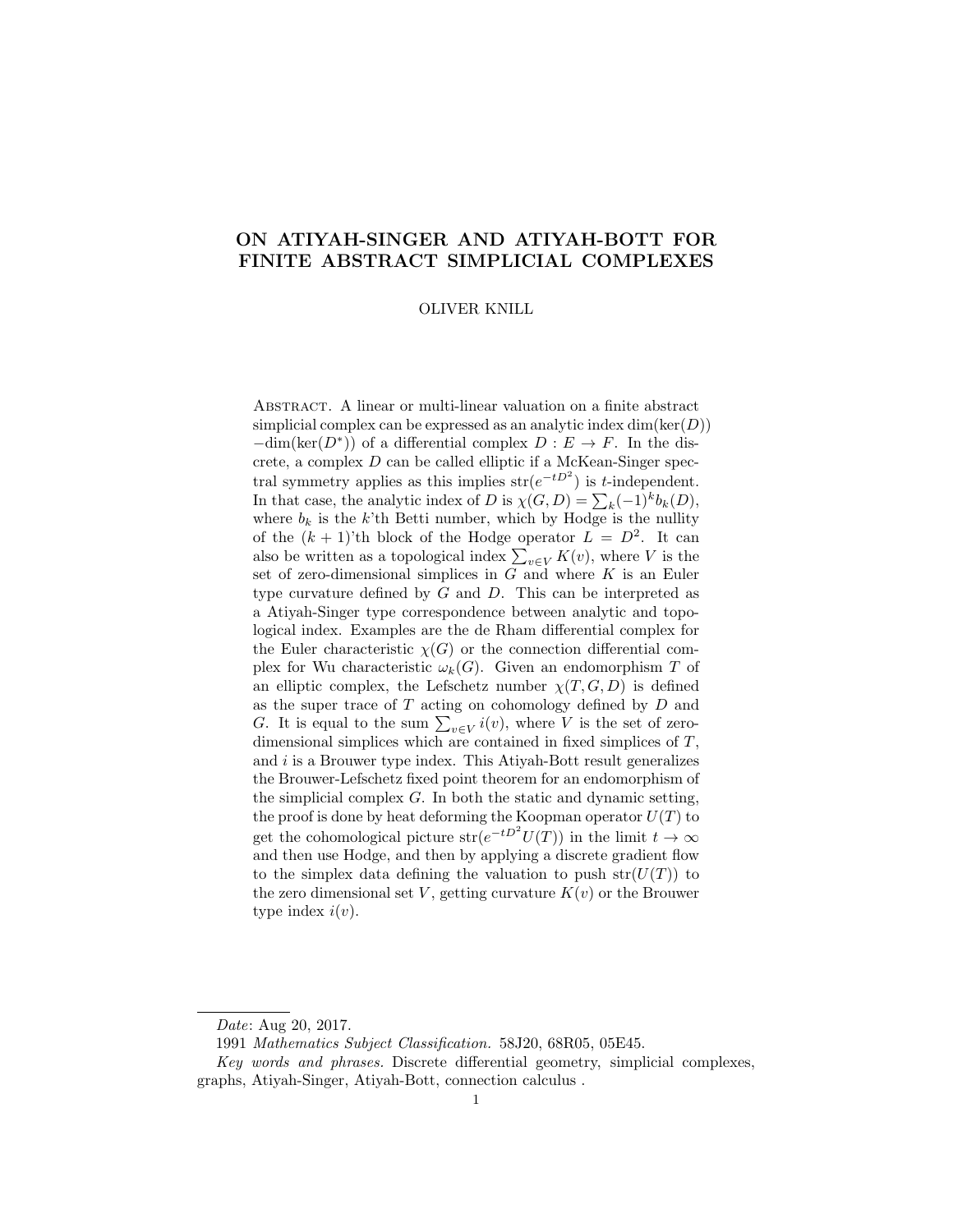# 1. Simplicial complexes

1.1. A finite abstract simplicial complex is a finite set  $G$  of nonempty sets which is closed under the operation of taking finite nonempty subsets. A set  $x \in G$  with  $k+1$  elements is called a k-simplex or k dimensional face; its **dimension** is k. If  $H \subset G$  is a complex, we say  $H$  is a sub-complex. The set of sub-complexes of  $G$  is a Boolean lattice because both the union and intersection of a complex is a complex and the empty complex is a complex. We often just write simplicial complex for a finite abstract simplicial complex.

1.2. An example of a simplicial complex is the Whitney complex of a finite simple graph  $(V, E)$ . In that case,  $G = \{A \subset V \mid \forall a, b \in$  $A, (a, b) \in E$ . The **Barycentric refinement**  $G_1$  of a complex G is the subset  $G_1$  of of the power set  $2^G$  consisting of sets of sets in  $G$ , in which any pair a, b either satisfies  $a \subset b$  or  $b \subset a$ . It is the Whitney complex of the graph  $(V, E) = (G, \{(a, b) | a \subset b \text{ or } b \subset a\})$ . In topology, one can therefore mostly focus on Whitney complexes of graphs which are more intuitive than sets of sets. The Barycentric argument shows that almost nothing is lost by looking at Whitney complexes of graphs.

1.3. Not all simplicial complexes are Whitney complexes. We can for example truncate a given complex at dimension  $d$ , removing all sets of cardinality larger than  $d+1$  to get the d-dimensional skeleton complex of G. For a Whitney complex of a graph, such a skeleton is no more a Whitney complex in general. Take  $G = K_3$  for example which is  $G = \{(1, 2, 3), (1, 2), (2, 3), (1, 3), (1), (2), (3)\}.$  The 1-dimensional skeleton is the subcomplex  $H = \{(1, 2), (2, 3), (1, 3), (1), (2), (3)\}\$  which is no more the Whitney complex of a graph. The subcomplex  $H$  is a discrete circle with Euler characteristic 0 while the complex G itself is a two dimensional disc with Euler characteristic 1. Complexes can appear in other ways also. The graphical complex of a graph consists of all non-empty forests in G, subgraphs for which every connected component is a tree. As any non-empty subset of a forest is a forest, this is a simplicial complex. More general graph complexes, where the sets are subsets of the edge set are considered in [2], which is also a good introduction for abstract simplicial complexes.

## 2. VALUATIONS

**2.1.** Assume we are given a simplicial complex G. An integer-valued function  $X$  from the Boolean lattice of sub-complexes to the integers is called a **valuation** if  $X(A \cup B) + X(A \cap B) = X(A) + X(B)$ . Examples of valuations are  $v_k(H)$  counting the number of k-simplices in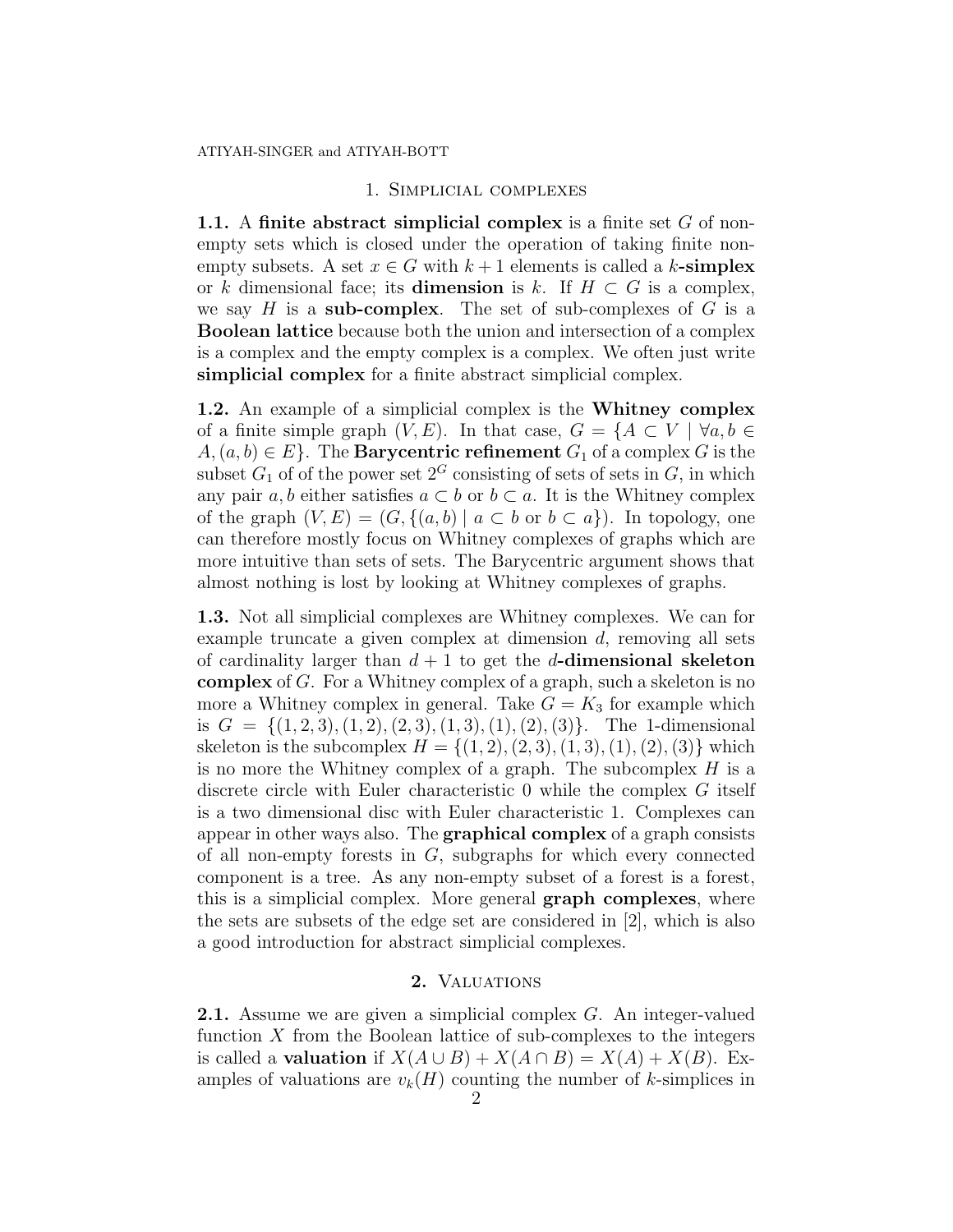H. We don't really insist in general to have X integer valued. One could assume X to take values in an Abelian group. According to the discrete Hadwiger theorem [3], the linear space of valuations of a complex is  $(d + 1)$ -dimensional, where d is the maximal dimension of the complex. A basis is  $\{v_k(G)\}_{k=0}^d$ . If  $f(A) = (v_0(A), \ldots, v_d(A))$  is the f-vector of A, then  $X(A) = \langle X, f(A) \rangle = \sum_{i=0}^{d} X_i v_i(A)$ .

**2.2.** An example of a valuation is the Euler characteristic  $\chi(G)$  =  $\sum_{x \in G} \omega(x)$  with  $\omega(x) = (-1)^{\dim(x)}$  for a simplex x. It is invariant under Barycentric refinements and comes from the only eigenvector of eigenvalue 1 of the transpose  $S<sup>T</sup>$  of the **Barycentric refinement op**erator  $S_{ij} = i!$ Stirling<sub>2</sub> $(j, i)$  mapping the f-vector of G to the f-vector of its Barycentric refinement  $G_1$ . Other examples of valuations are the number of 0-dimensional points in G or the **volume**, the number of sets in G of cardinality  $d+1$  if G has dimension d. Also the other eigenvectors of the Barycentric refinement operator can be of topological interest. For geometric graphs, discrete manifolds, in particular, half of the eigenvectors lead to valuations which are zero. They are related to Dehn-Sommerville invariants. On the other hand, a Betti **number**  $A \to b_i(A)$  is no valuation in general.

**2.3.** A multi-linear valuation X is function of  $G^k = G \times G \times \cdots \times G$ G which is a valuation in each of the  $k$  coordinates [12]. Examples of **bilinear valuations** are  $v_{kl}(G)$ , counting the number of ordered pairs of simplices  $(a, b)$  of dimension k and l which intersect. By a generalization of the discrete Hadwiger theorem, if G has dimension d, then the valuations  $v_{k,l}(G)$  with  $0 \leq k \leq l \leq d+1$  form a basis for the linear space of bilinear valuations. If  $v_{kl}(G)$  is the symmetric f-matrix encoding the intersection data, then every bilinear valuation can be written  $X(A, B) = \sum_{i,j} X_{ij} v_{ij}(G)$ , where  $X_{ij}$  is a symmetric  $(d + 1) \times (d + 1)$  matrix. Similar statements hold for any k-linear valuation.

2.4. An example of a bilinear valuation is the Wu intersection number [12]  $\omega(A, B) = \sum_{x \sim y} \omega(x) \omega(y)$ , where the sum is over all ordered pairs of elements  $x \in A, y \in B$  which intersect. The **Wu characteristic** is then  $\omega(G) = \omega(G, G)$ . Wu characteristic has many important properties: it is invariant under Barycentric refinements, if  $x$  is a simplex, then  $\omega(x) = (-1)^{\dim(x)}$ , and if G is a discrete manifold with  $(d-1)$ dimensional boundary, then  $\omega(G) = \chi(G) - \chi(\delta G)$ . Also higher order Wu characteristics  $\omega_k$  exist. The first one,  $\omega_1$ , is the Euler characteristic  $\chi$ , the second  $\omega_2$  is the bilinear Wu characteristic. Each of these characteristic has its own differential complex and its own cohomology.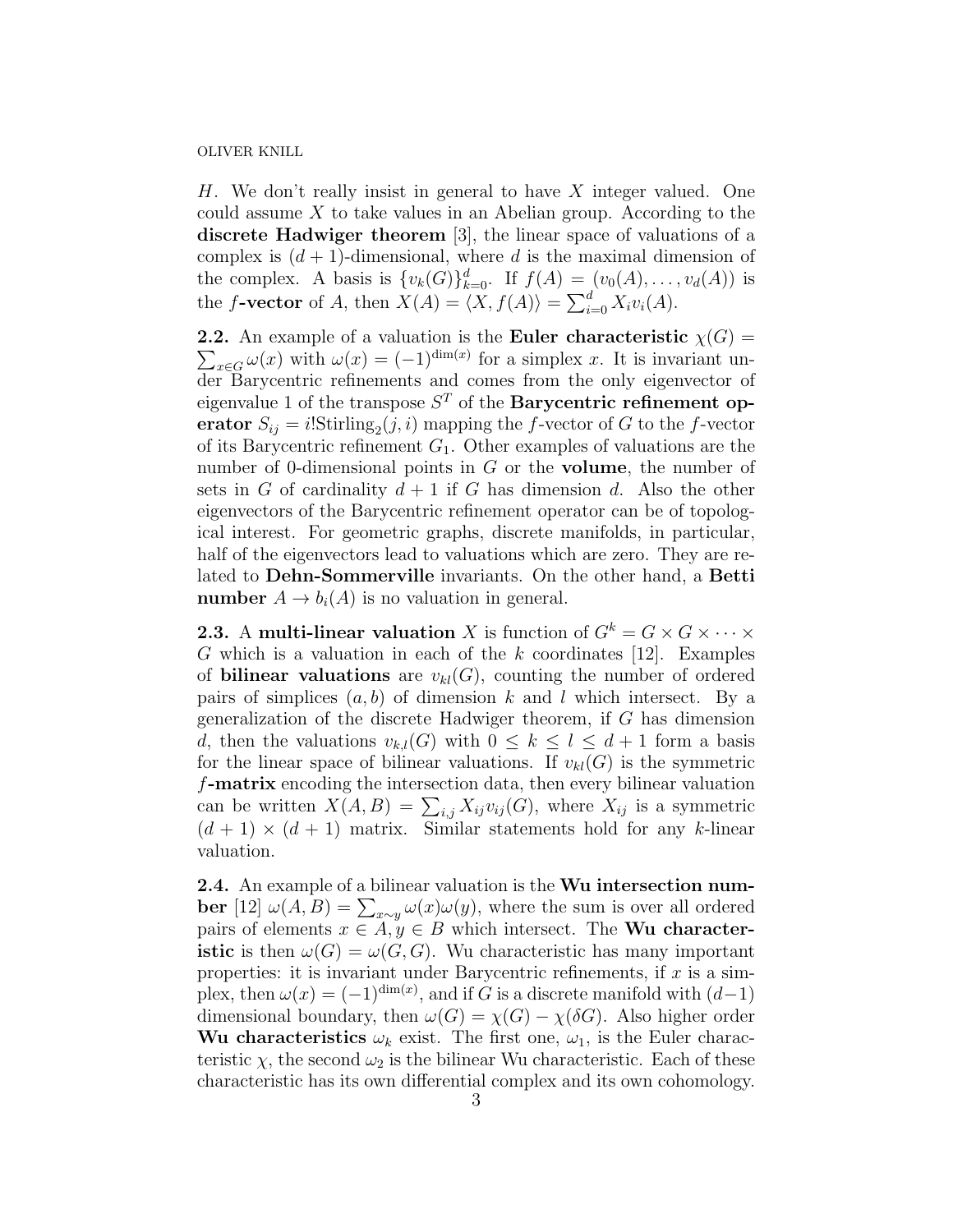This is useful, as now not only the valuations, but also the Betti numbers are combinatorial invariants. Unlike simplicial cohomology which is invariant under homotopy, the finer connection cohomologies related to  $\omega_k$  are not.

## 3. Calculus

**3.1.** Given a finite abstract simplicial complex G, equipped with an orientation of the simplices, one can look at the linear space  $\Lambda_k(G)$  of anti-symmetric functions on the set of  $k$ -simplices. The initial choice of the orientation of  $G$  is a basis selection. It is a gauge choice as custom in linear algebra which does not affect interesting quantities. The orientations on each simplex  $x \in G$  do not have to be compatible so that every abstract simplicial complex G can be oriented. A complex can be called compatibly orientable, if there is a choice of orientation which is compatible: if  $x \subset y$  are simplices in G, then the orientation of x is inherited from the orientation of y. As in the continuum, examples like the Möbius strip or Klein bottle show that not all complexes possess a compatible orientation. But every simplicial complex can be oriented similarly as any vector space can be equipped with a basis.

**3.2.** The space  $\Lambda_k(G)$  is also called the space of **discrete** k-forms on G. It has dimension  $v_k(G)$ . We think of each  $\Lambda_k(G)$  as a fiber bundle over  $G$ . We can extend a form  $f$  from sets in  $G$  to sub-complexes of G to get **signed valuations**  $f(A) = \sum_{x \in A} f(x)$  which still satisfy  $f(A \cap B) + f(A \cap B) = f(A) + f(B)$ . Evaluating a signed valuation is integration  $f(A) = \int_A f$ .

3.3. The integration of signed valuations corresponds to geometric measure theory, while the integration of valuations corresponds to geometric probability theory=integral geometry. The former is orientation sensitive like line or flux integrals in school calculus. The later does not depend on the orientation and relates to integrations in calculus, like arc length or surface area. In the discrete, it can be important to be aware of the difference and distinguish integration of valuations and integration of signed valuations.

**3.4.** The exterior derivatives  $d_k : \Lambda_k(G) \to \Lambda_{k+1}(G)$  are linear transformations which extend to a linear transformation  $d$  on the graded vector space  $\Lambda = \bigoplus \Lambda_k$ , the vector space of **discrete differential forms.** A differential form is just a function from  $G$  to  $\mathbb{R}$  satisfying  $f(T(x)) = \text{sign}(T)f(x)$  for any permutation T of the simplex x. The boundary operation  $\delta$  maps a sub complex A to its **boundary**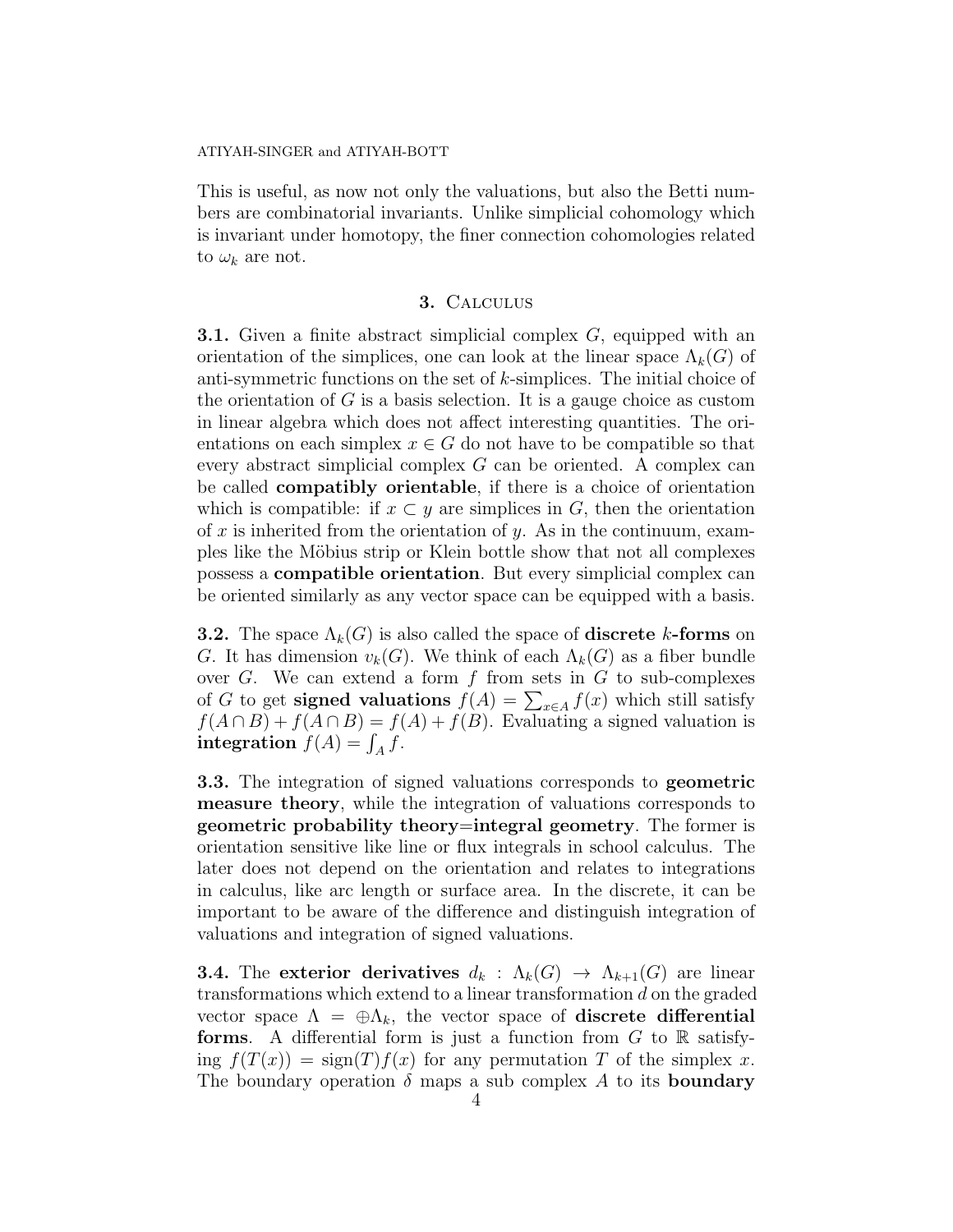**chain**  $\delta A$ , where the orientation of  $\delta A$  is now compatible with the orientation of A. The image  $\delta A$  of a complex is not a complex any more in general. For  $A = xu + yu + zu + x + y + z + u$  for example, then  $\delta A = (u - x) + (u - y) + (u - z) = 3u - x - y - z$ . A signed valuation f can be extended linearly to the group of chains on G however.

**3.5.** The exterior derivative d defines what we will call a discrete elliptic complex  $D = (d + d^*) : E \to F$ : the non-zero eigenvalues of the Hodge operator  $D^2$  restricted to the space E of even forms, are in bijective correspondence with the eigenvalues of  $D^2$  restricted to the space  $F$  of odd forms. When talking about an elliptic complex, we have three things: a linear map  $D = d + d^*$  incorporating all exterior derivatives  $d_k$ , where  $d^2 = 0$ , a domain E and a co-domain F. The exterior derivatives  $d_k$  can be rather general however.

**3.6.** If f is a signed valuation, **Stokes theorem** is  $f(\delta A) = df(A)$ . For example, if A is a two-dimensional connected sub-complex of G equipped with a compatible orientation and having the property that every unit sphere  $S(x)$  in A is either a circular graph  $C_n$  with  $n \geq 4$  or a linear graph  $L_n$  with  $n \geq 2$ , then A is called a **surface**. The boundary  $\delta A$  is then a **curve**, a one-dimensional complex consisting of finitely many circular directed graphs. Stokes theorem is then the classical Stokes theorem from school calculus. If A is a sub-complex for which every unit sphere is either a 0-sphere (a 2-point graph without edges), or a 1-point graph  $P_1$ , then every connected component has either 0 or 2 boundary points and  $\int_A df = \int_{\delta A} f$  is the **fundamental theorem** of line integrals. If  $A$  is a sub-complex for which every unit sphere is a 2-sphere or a 2-disc, then the boundary  $\delta A$  is a discrete closed 2-manifold, a complex for which every unit sphere is a circular graph. In that case, Stokes theorem corresponds to the classical divergence theorem.

**3.7.** Every differential complex  $D = d + d^*$  defines a **flavor of cal**culus. In each case, Stokes theorem is the defining relation for the **boundary operation**  $\delta$ . The boundary  $\delta x$  of a simplex x is now no more given by a collection of simplices or chain. It must be probed with functions  $f(\delta x) = df(x)$ . The boundary  $\delta x$  can now be more extended unlike in classical or in connection calculus, where in the quadratic case, the boundary  $\delta$  acts on pairs of intersecting simplices as  $\delta(x, y) = (\delta x, y) - (x, \delta y).$ 

**3.8.** A example where the boundary  $\delta$  is no more in sync with the geometric boundary is if  $D(t) = d_t + d_t^* + b_t$  is an isospectral Lax deformation  $D' = [B, D]$  with  $B = d - d^*$  of the Dirac operator  $d + d^*$ .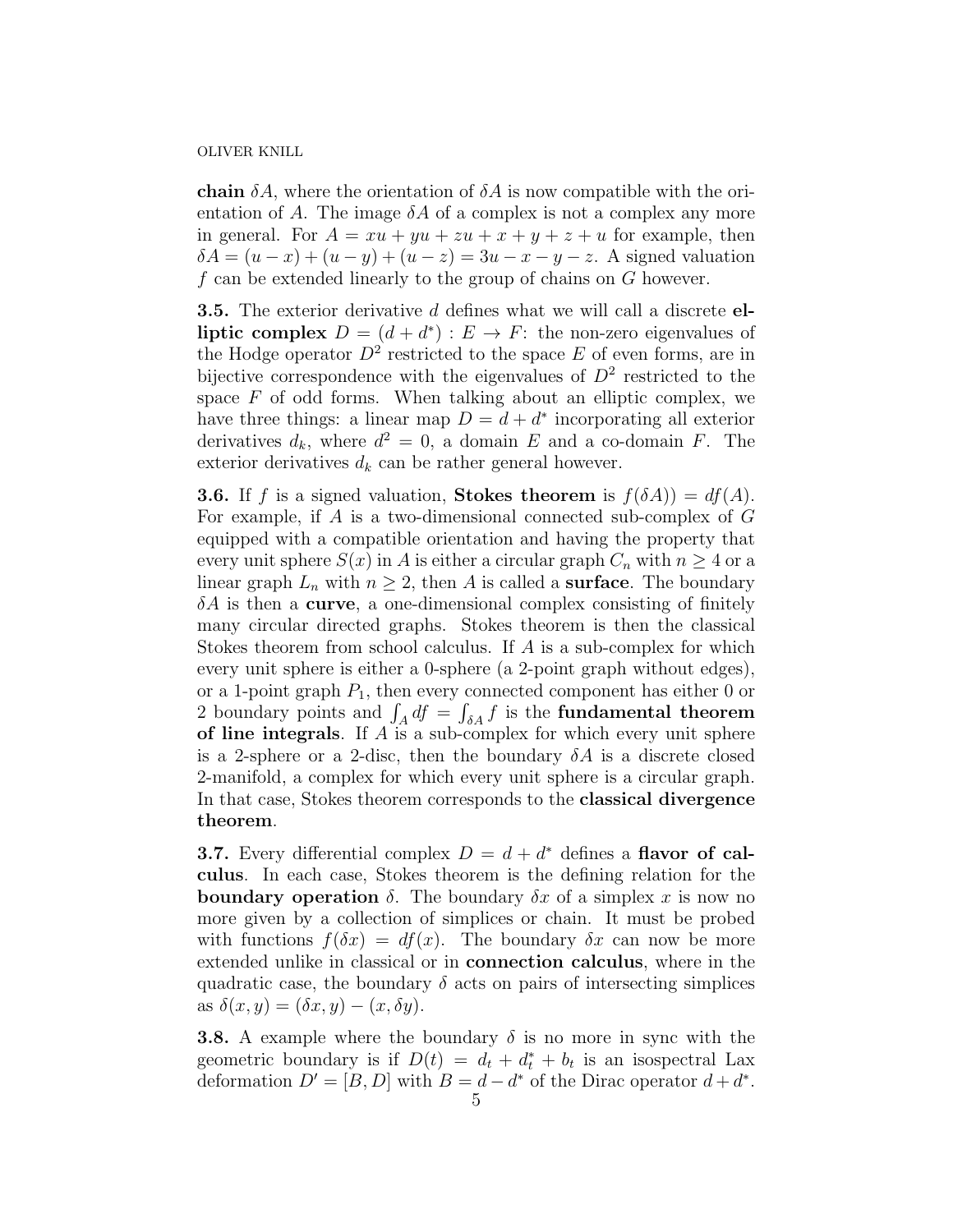#### ATIYAH-SINGER and ATIYAH-BOTT

[10, 9] This is a deformation  $d_t + d_t^*$  of a complex. The boundary  $\delta_t A$  of a geometric object A is now not a linear combination of simplices any more. Stokes theorem  $f(\delta A) = df(A)$  is still a definition. But now, a traditional line integral of df along a closed loop is no more zero in general as a closed loop can not be written as a linear combination of boundaries of simplices any more. We speculated here in an earlier version that this could lead to new field. Actually, no new fields have appeared. The reason is that the kernels of  $d$  and  $d^*$  both do not change under the isospectral deformation.

# 4. Differential complexes

4.1. A discrete differential complex is defined as a sequence of linear maps  $d: E_k \to E_{k+1}$  with  $d_{k+1}d_k = 0$  with  $E = \bigcup_k E_{2k}$  and  $F = \bigcup_k E_{2k+1}$ . To be more concrete, the finite dimensional vector spaces  $\bigcup_{k} E_{2k+1}$ . To be more concrete, the finite dimensional vector spaces  $E_k$  are required to be subspaces of tensor products of the de-Rham complex  $\Lambda_k$  or connection complex. We ask this so that the individual fibers are local. A complex defines a **Dirac operator**  $D = \sum_i d_i + d_i^*$ with domain  $E$  and co-domain  $F$ . In the case of the de Rham complex  $\Lambda_k$ , we can take E the set of even forms and F the set of odd forms.

4.2. Given a differential complex, the analytic index of the Dirac operator  $D : E \to F$ . is defined as  $dim(ker(D)) - dim(ker(D^*)) =$  $\dim(E) - \dim(F)$ . For example, for the connection complex of order n, for which  $\Lambda_k(G)$  has as dimension the number of n-tuples of simultaneously intersecting simplices adding to dimension  $k$ , then the analytic index of D is the n'th Wu characteristic. If  $E = F = \Lambda(G)$ , then the analytic index is zero as the kernel of  $D$  and  $D^*$  agree.

### 4.3. Examples.

1) Let  $E$  be the linear space of even differential forms and  $F$  the linear space of odd differential forms. The analytic index of  $D = (d + d^*)$  is the Euler characteristic  $\chi(G)$ .

2) Let  $E = \Lambda_k(G)$  and  $F = \{0\}$ . Then, the analytic index of  $D = d_k$ is  $v_k$ .

3) Let  $E = \Lambda = \bigoplus_k \Lambda_{2k}$  and  $F = \{0\}$  and  $D = \sum_i a_{2i} d_{2i}$  with  $a_i \neq 0$ ,  $d_i = 0$  for all i, then the analytic index of D is  $\sum_i v_{2i}$ . This is clearly not an elliptic complex.

4) The analytic index  $d_0 + d_1$  mapping even forms  $E = \bigoplus \Lambda_{2k}$  to odd forms  $F = \bigoplus \Lambda_{2k+1}$  is  $b_0 - b_1$ , if G is equipped with the 1-skeleton simplicial complex. For  $G = K_3$  with this complex  $\chi(G) = 0$  as the two dimensional simplex does not count, the complex is a discrete circle.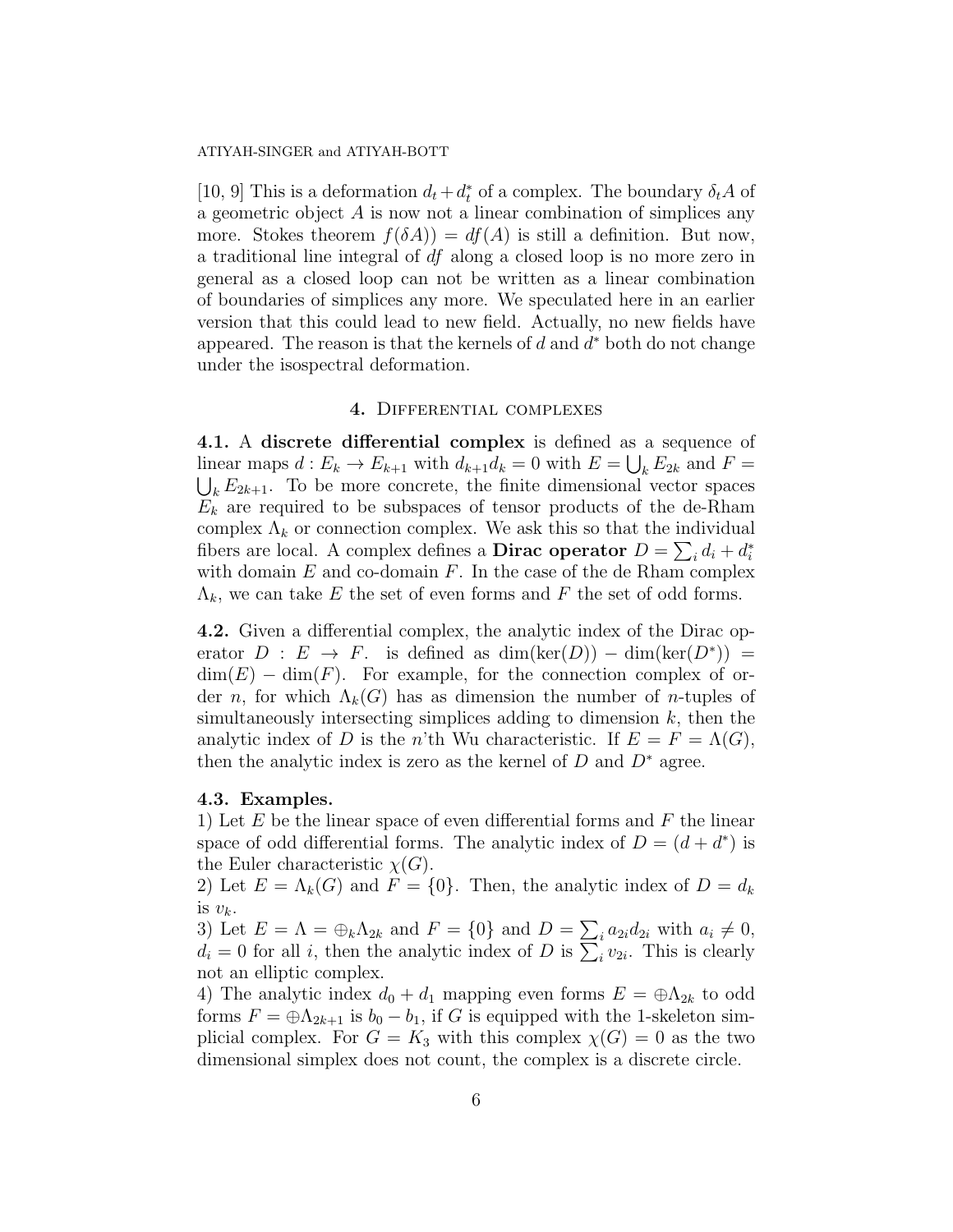**4.4.** If A is a sub simplicial complex of  $G$ , we have a sub differential complex  $D|A: E|A \to F|A$ . Any subcomplex A of G with the same base  $V = \bigcup_{x \in G} x$  has its own Euler characteristic  $\chi(A) = \sum_{x \in A} \omega(x)$ which can be written as  $\sum_i (-1)^k b_i(A)$ , where  $b_i$  are the Betti numbers of the sub differential complex.

**Lemma 1.** For any discrete differential operator  $D : E \rightarrow F$ , the map which assigns to a sub-complex A the analytic index of  $D|A$  is a valuation. Every linear or multi-linear valuation can be represented as an analytic index of some differential complex.

*Proof.* The kernels  $A \to \text{ker}(d_i|A)$  of  $d_i$  are valuations. So are the kernels of  $d_i^*$  and the sums. To get a linear valuation  $v_k(A)$  counting the number of k-dimensional simplices in A, take  $E_k = \Lambda_k(G)$  and all other  $E_j = 0$ . Then let all  $d_j = 0$ . Now, dimker $(d_k|A) -$ dimker $(d_k^*|A) =$  $\dim(E_k) = v_k(A).$ 

To get  $v_{ij}$  for example, let all  $E_k$  be zero except  $E_{i+j}$  which is the vector space of all functions on  $(x, y)$  with  $\dim(x) = i, \dim(y) = j$ . Let all  $F_k = \{0\}$ . Let all  $d_k = 0$ . Now,  $\ker(D) - \ker(D^*) = v_{ij}$ .

4.5. The reason to focus on Fredholm indices rather then the nullity of the operator itself is that they have a chance of staying bounded in continuum limits and also because  $i(AB) = i(A) + i(B)$ . In finite dimensions, the Fredholm indices is just  $i(A) = \dim(E) - \dim(F)$ , independent of A. This follows from the **rank-nullity theorem** and the fact that the row and column ranks of a finite matrix A are the same.

4.6. In the discrete, Atiyah-Singer or Atiyah-Bott like results still have some interest as we can equate both with cohomological data as well as topological data with the valuation, at least if the complex is elliptic. Classically, ellipticity is defined by the symbols of the differential operators. Instead of trying to translate a continuum definition to the discrete, we have chosen to define ellipticity in the simplest way to have the proofs work.

**4.7.** A differential complex  $(D, E, F)$  defined by maps  $\Lambda_k \to^{d_k} \Lambda_{k+1}$ is called an elliptic complex if  $L = (d + d^*)^2$  has the property that the spectrum of non-zero eigenvalues of  $L$  on  $E$  is the same than the spectrum of non-zero eigenvalues of  $L$  on the odd forms  $F$ . We wrote "spectrum" rather than "set" to stress that also the multiplicities of the eigenvalues have to be the same. The simplest proof of McKean-Singer [15] relies on this symmetry [1] and can be adapted to the discrete [7].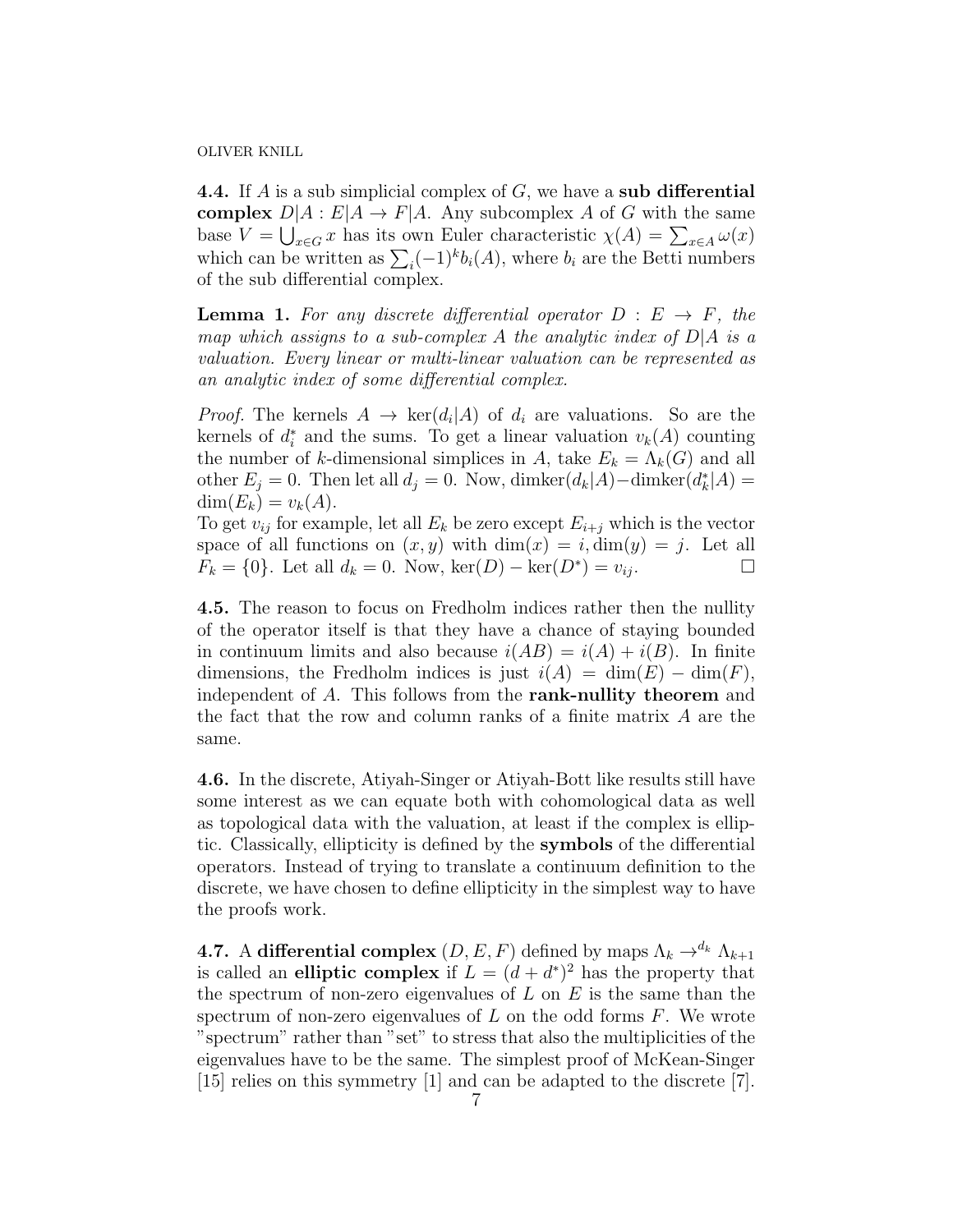# 5. Theorems

5.1. The discrete version stated here only requires knowledge of finite sets and finite matrices. It is a first attempt to emulate those classical theorems, risking of course to appear preposterous.

**5.2.** Given an elliptic differential complex  $D : E \to F$  over a simplicial complex G. The analytic index of D is  $\dim(\ker(D)) - \dim(\ker(D^*)).$ The **cohomological index** of D is  $\sum_i (-1)^k b_k(G, D, E, F)$ , where  $b_k$ are the Betti numbers defined by the cohomology of D. The curvature of a pairwise intersecting simplex tuple  $x = (x_1, \ldots, x_k)$  is  $\prod_j \omega(x_j)$ . The curvature of a vertex  $v \in V$  is defined as  $K(v) =$  $\left(\sum_{x \in G^k(v)} i(x)\right) / \sum_{x \in G^k(v)} 1$ , where both sum is over the set  $G^k(v)$  of pairwise intersecting k tuples  $(x_1, \ldots, x_k), v \in \bigcup x_j$ . The **topological index** is then defined as  $\sum_{v \in V(G)} K(v)$ . In the Gauss-Bonnet case,  $K(v) = 1 - \frac{V_0}{2} + \frac{V_1}{3} - \frac{V_2}{4} + \cdots$ , where  $V_k(v)$  is the number of k-simplices in the unit sphere  $S(x)$  (often called link in the simplicial complex literature). This formula [4] appeared already in [14]. Almost a hundred year old is the planar case where the curvature is  $1 - d(v)/6$  with vertex degree  $d(v)$  appeared in the context of graph colorings.

**Theorem 1** (Atiyah-Singer like). The analytic index of D is equal to the cohomological index and equal to the topological index.

*Proof.* The super trace  $str(e^{-tD^2})$  is independent of t. For  $t = 0$  it is the super trace of 1 which is the analytic index of D. Now apply the heat kernel deformation to make the Euler-Poincaré equivalence to cohomological data. For  $t \to \infty$ , the non-zero eigenspace of  $D^2$  dies out and only the kernels survive. Since by Hodge, the dimensions of the kernels of L restricted to k-forms is  $b_k(G)$ , the super trace in the limit  $t \to \infty$  is the cohomological index.

The topological index is obtained by pushing the defining combinatorial data located on simplices to the zero dimensional part of space. This can be done in various ways. The above definition of  $K(v)$  does this by distributing each value equally to its vertices [4]. An other extreme case is Poicaré-Hopf [5] which lets the curvature flow along the gradient of a function  $f$  having the effect that curvature remains as integer index.  $\Box$ 

5.3. Atiyah-Bott is a Lefschetz type result which relates a cohomologically defined Lefschetz number with a sum of indices of fixed points of the endomorphism of an elliptic complex. The proof in [8] for Whitney complexes works for general simplicial complexes. Simpler is a heat deformation approach.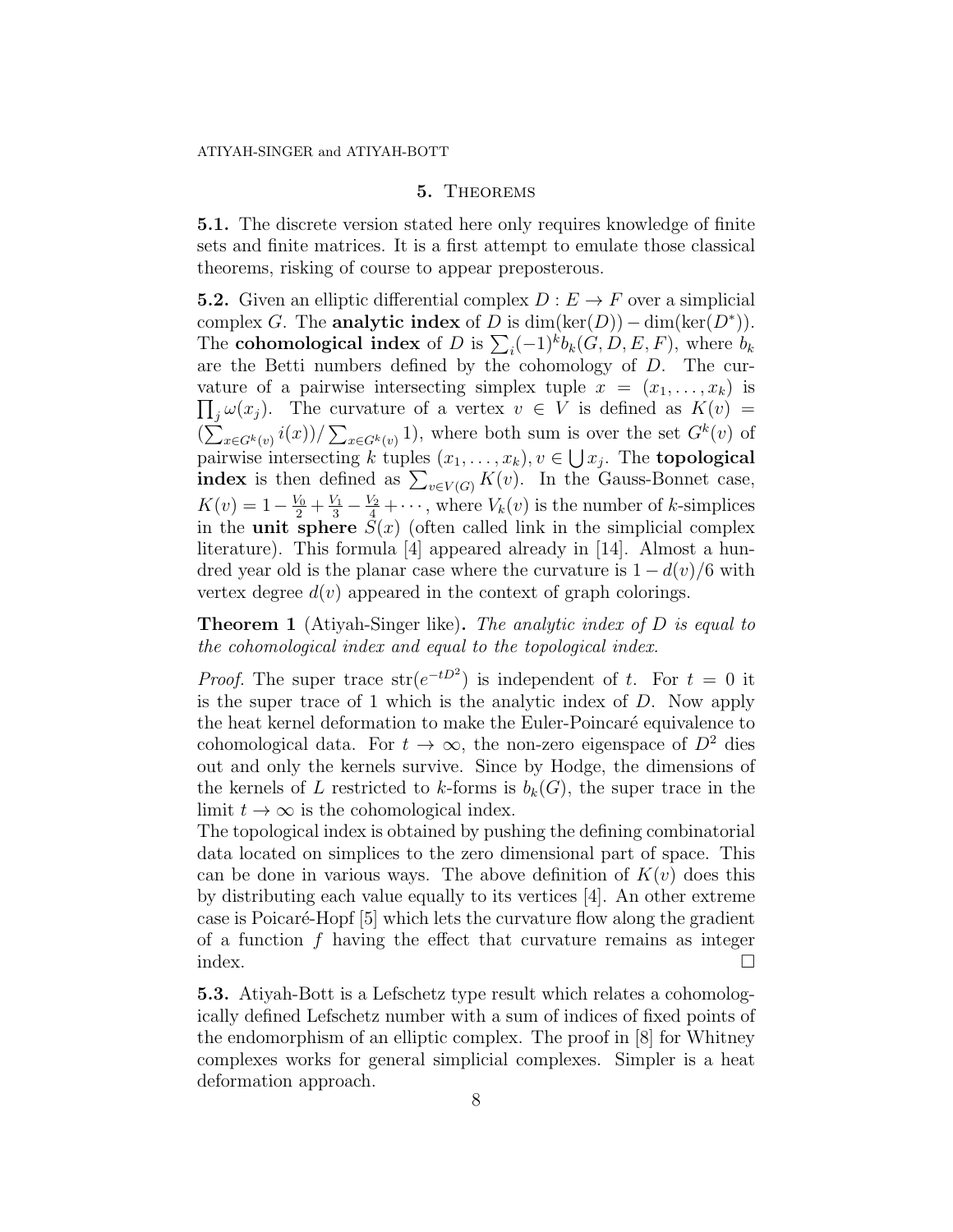**5.4.** Let  $T$  be an automorphism of the elliptic complex. The Lefschetz number of T is the super trace of the linear map induced on cohomology. Let  $Fix(T)$  be the set of elements in G which are fixed under T and let  $V(T)$  denote the set of vertices which contain an element in  $Fix(T)$ . Define for  $x \in \text{Fix}(T)$  the index  $i(x)$  as  $(-1)^{\dim(x)} \text{det}(T|x) \text{Tr}(D|x)$ . The index of  $v \in V$  is then defined as  $i(v) = \sum_{x \in G, v \in x} i(x) / (\dim(x) + 1)$ .

**Theorem 2** (Atiyah-Bott like). The Lefschetz number of  $T$  is equal to the index sum over all fixed points.

*Proof.* Also here, there are two deformations: the first Euler-Poincaré deformation equates a sum of fixed point indices with the Lefschetz number, the second, the Gauss-Bonnet or Poincaré-Hopf deformation expresses this Lefschetz number as an integral of curvature over space, where in the Poincaré-Hopf case, the curvature is a divisor. Averaging the curvature over all locally injective functions gives the Euler curvature.

5.5. In the elliptic case, the cohomological data do not change when making a topological deformation like a Barycentric refinement. The curvature data however change. This can be exploited for fixed point results. The Atiyah-Singer or Atiyah-Bott theorems allow for more flexibility as one can chose also the elliptic complex. The de Rham complex or the more general connection complexes are the guiding examples.

## 6. Remarks

6.1. Both Atiyah-Singer and Atiyah-Bott are milestones in geometry which require a decent amount of technical background in functional analysis, differential geometry and topology [17, 19]. Heat approaches have been established in the continuum [16], first by V.K. Patodi. The above results have much less structure as they are defined for general abstract finite simplicial complexes and don't assume that the geometries have any manifold type. The analytic index dimker $(D)$  – dimker $(D<sup>T</sup>)$  for a finite dimensional linear operator  $D: E \to F$  is always just  $\dim(E) - \dim(F)$  and so independent of D. So, if we look at a discrete analogue of an elliptic complex, then the analytic index is already the combinatorial quantity under consideration.

6.2. Whether there is in the manifold case a refinement- averaging procedure which produces the classical results, is not clear at the moment.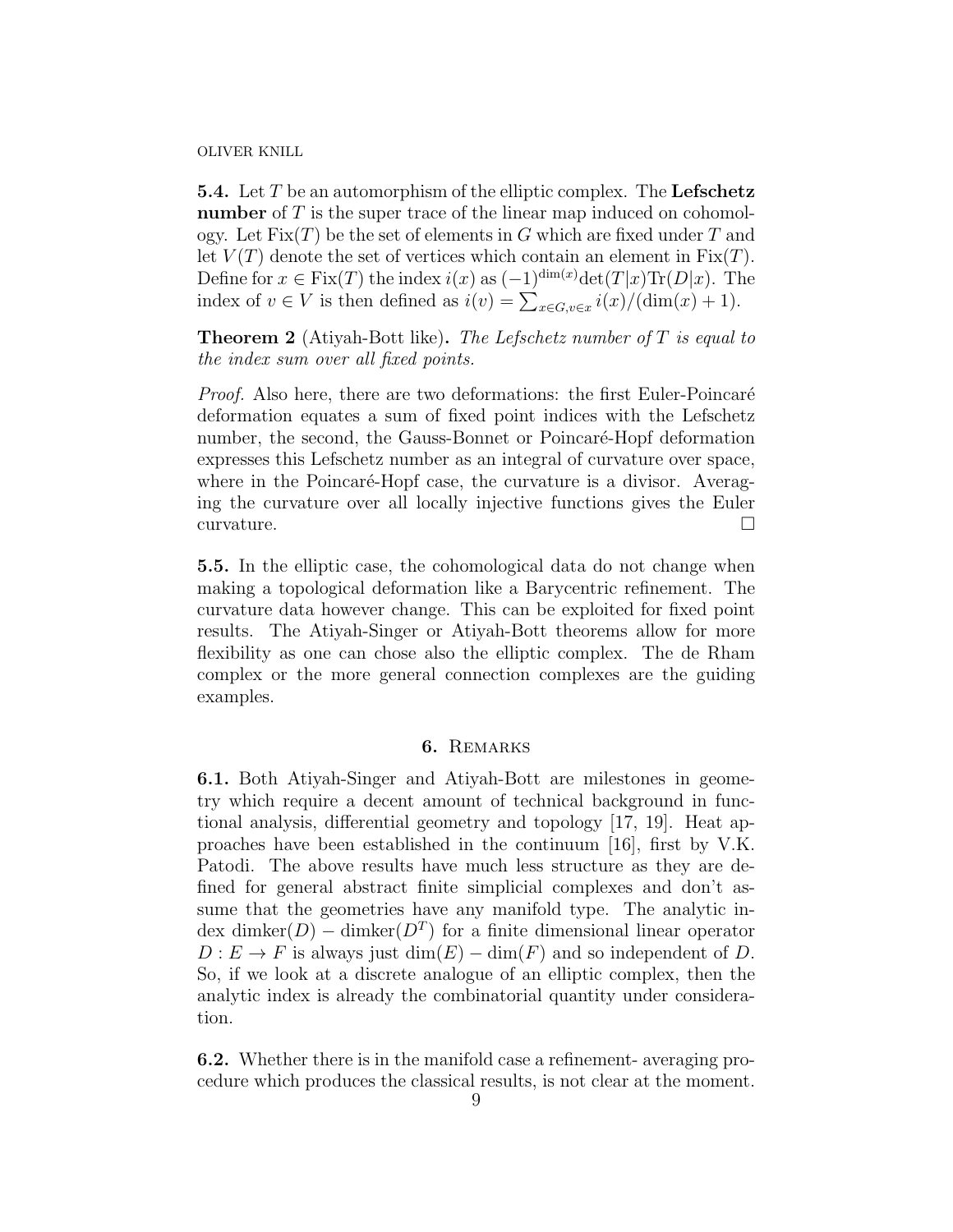### ATIYAH-SINGER and ATIYAH-BOTT

Especially the topological index has some flexibility still. The curvature should depend naturally on the elliptic complex. If  $D = RD_0 R^*$ , where  $D_0$  is the connection Dirac operator, then the curvature can be obtained as the expectation of the Poincaré-Hopf indices  $E[i_f]$  where the measure on the functions is the push forward of the uniform measure by R. So at least in the case of a Hamiltonian deformation of the complex there is a natural way to deform the curvature by deforming the measure on the space of functions and getting curvature through a deformed expectation.

6.3. The mathematics underlying the geometry of finite sets is about a century older than Atiyah-Singer. Combinatorial versions hardly replace the continuum results but this note could one day lead to a pedagogical entry point into the topic. I personally still struggle to understand the Atiyah-Singer and the Atiyah-Bott index theorems. The theorems <sup>1</sup> have not yet entered undergraduate courses. It will probably need an other half of a century to achieve that. And this is important: to cite Atiyah from [18]: "The passing of mathematics on to subsequent generations is essential for the future, and this is only possible if every generation of mathematicians understands what they are doing and distills it out in such a form that it is easily understood by the next generation."

6.4. The connection of discrete with the continuum needs still to be explored. Maybe the discrete case can in a limiting case become the continuum case. It is also possible that the discrete case remains a caricature<sup>2</sup>. We think however that taking Barycentric limits combined with a suitable smoothing process can lead to classical differential operators which are Fredholm and have a finite index. But there are other battles which need to be fought first in the discrete.

6.5. An other link between the discrete and continuum is integral geometry: if  $\gamma : [a, b] \to M, t \to r(t)$  is a smooth curve in a smooth connected manifold M, let  $L(\gamma) = \int_a^b |r'(t)| dt$  denote its length. Given a probability space  $(\Omega, P)$  of smooth functions  $\omega$  on M one can look at the random variable  $N_{\gamma}(\omega)$  counting the number of intersections of surfaces  $\{\omega = 0\}$  with  $\gamma$ . Counting the number  $N_{\gamma}$  of transitions from  $\omega \leq 0$  to  $\omega > 0$  defines a Crofton pseudo metric  $d(x, y) = \inf_{\gamma(x, y), N_{\gamma} \in L^{1}(\Omega, P)} E[N_{\gamma}],$  where the infimum is taken over all

<sup>&</sup>lt;sup>1</sup>We mean of course a treatment with full proofs.

<sup>&</sup>lt;sup>2</sup>There is an SNL sketch from 1992 with Tom Hanks of an "prize is right" show, where a cordless telephone is sold to contestants. The deal was a traditional phone, from which the cord has been cut.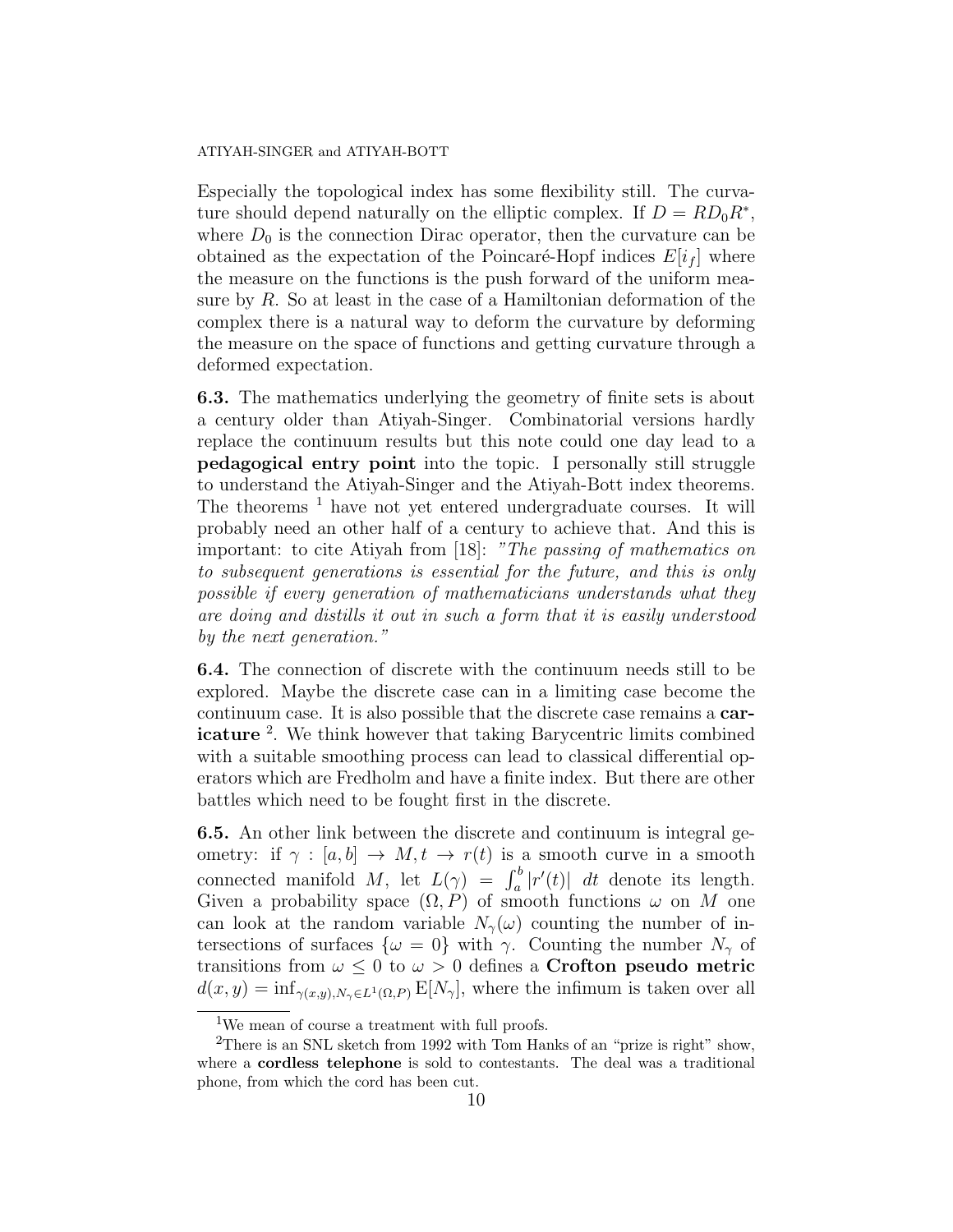curves connecting x with y with the understanding that  $d(x, y) = \infty$ , if there should be no  $\gamma$  for which  $N_{\gamma}$  is in  $L^{1}$ . The **Kolmogorov quo**tient  $(M_P, d_P)$  consists of all equivalence classes of the equivalence relation given by  $d(x, y) = 0$ . For discrete measures P, one gets like this discrete metric spaces and so finite simplicial complexes. Nash embedding M into an ambient Euclidean space and taking a rotationally invariant measure P leads to the Riemannian metric on M because it is the Eucliden metric in the ambient space. As curvature in the discrete can be expressed integral geometrically [6, 11], also Gauss-Bonnet type results should go over. Bridging the functional analysis of the Dirac and Laplace operators and the topological index both remain complicated tasks and as the continuum is technical, no real short cut might exist.

6.6. Elliptic differential complexes can be added and multiplied and so extended to a ring over a fixed simplicial complex G. As we can also look at the **strong ring** generated by simplicial complexes, there is an other possibility: extend the strong ring of simplicial complexes to a strong ring of differential complexes [13]. Now it appears that not only the category of differential complexes over simplicial complexes but also the sub-category of elliptic differential complexes is a cartesian closed category.